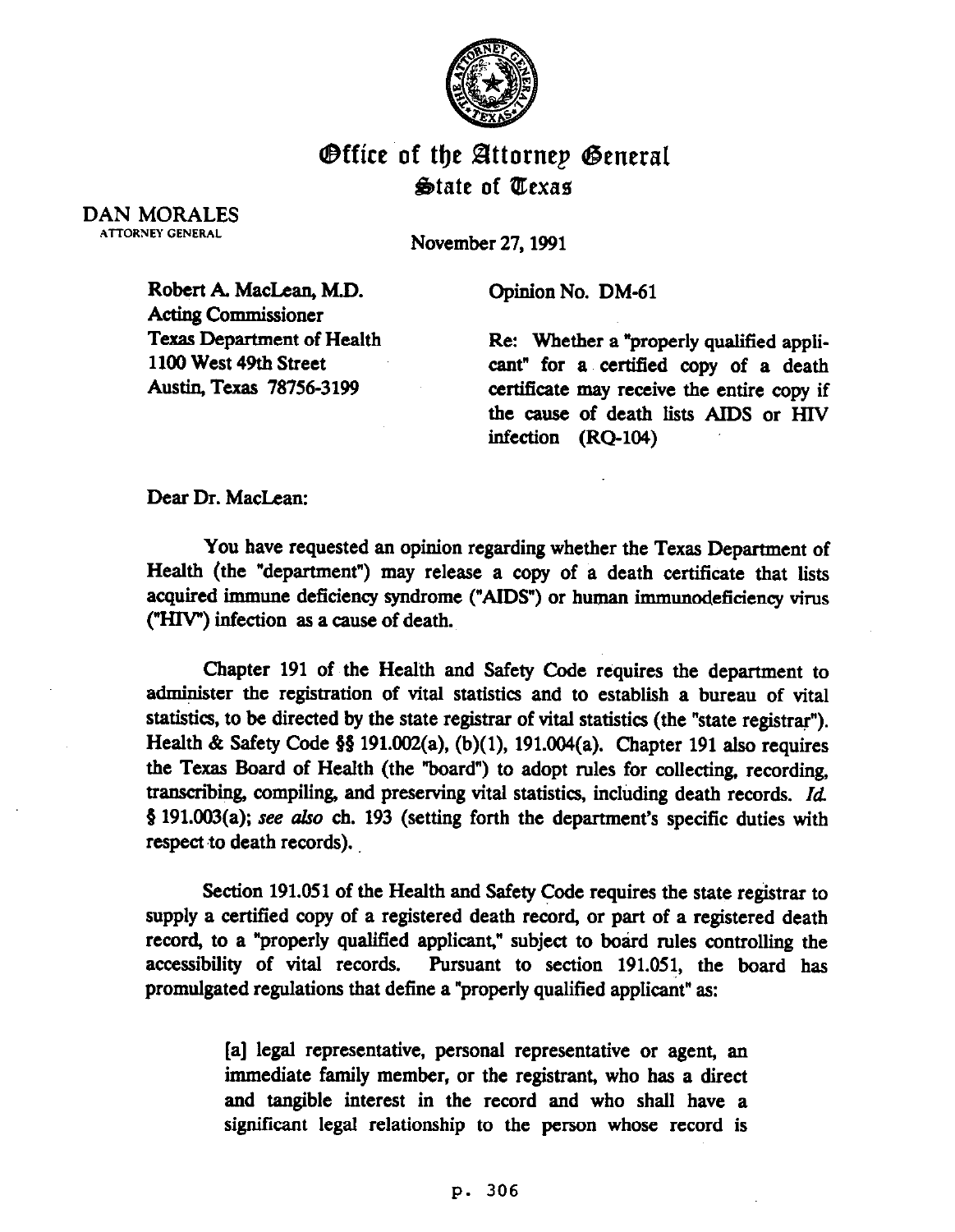requested. The purpose for which the certified copy is needed and the relationship of the applicant to the registrant is essential to the application to determine if the applicant is properly qualified.

Tex. Dep't of Health, 15 Tex. Reg. 5603 (1990) (to be codified at 25 T.A.C. 9 181.1). These regulations define "legal representative, personal representative, or agent" as:

> [a]ny individual, attorney, funeral director, or other representative acting under contract for the requestor, when the requestor is not the applicant; or is one bearing an affidavit, authorizing that person, agent, genealogist, or other representative to make application on behalf of the registrant or member of the immediate family for the record or information requested.

*Id* 

You have informed us that pursuant to section 193.001 of the Health and Safety Code, the department has prescribed the form and content of death certificates. The current form contains an entry for "cause of death." You state that in some instances AIDS or HIV infection is listed on a death certificate as a cause of death. As a result, it is possible that information on a death certificate indicating that a deceased person died as a result of AIDS or HIV infection would be released to a properly qualified applicant.

The Communicable Disease Prevention and Control Act' (the "CDPCA") generally prohibits disclosure of the results of AIDS tests,2 except to certain persons and entities under specific circumstances. See Health & Safety Code § 81.103(b). A person who discloses a test result in violation of section 81.193 commits a Class A misdemeanor. Id.  $\S$  81.103(i). The CDPCA provides that an individual may bring an action to enjoin violation of these confidentiality provisions, and also establishes civil liability for both negligent and willful disclosures of test results.  $Id.$  § 81.104.

**<sup>&#</sup>x27;Health & Safety Code ch. 81 (formerly article 4419b-1, V.T.C.S.).** 

<sup>&</sup>lt;sup>2</sup> The provisions of the CDPCA specifically relating to AIDS tests are found in sections 81.101 **through 81.104 (subchapter 'F of chapter 81) of the Health aad Safety Code (formerly section 9 of**  article 4419b-1, V.T.C.S.). These provisions were amended by the 72d Legislature. Acts 1991, 72d Leg., ch. 14, § 23, at 57-60 (eff. Sept. 1, 1991).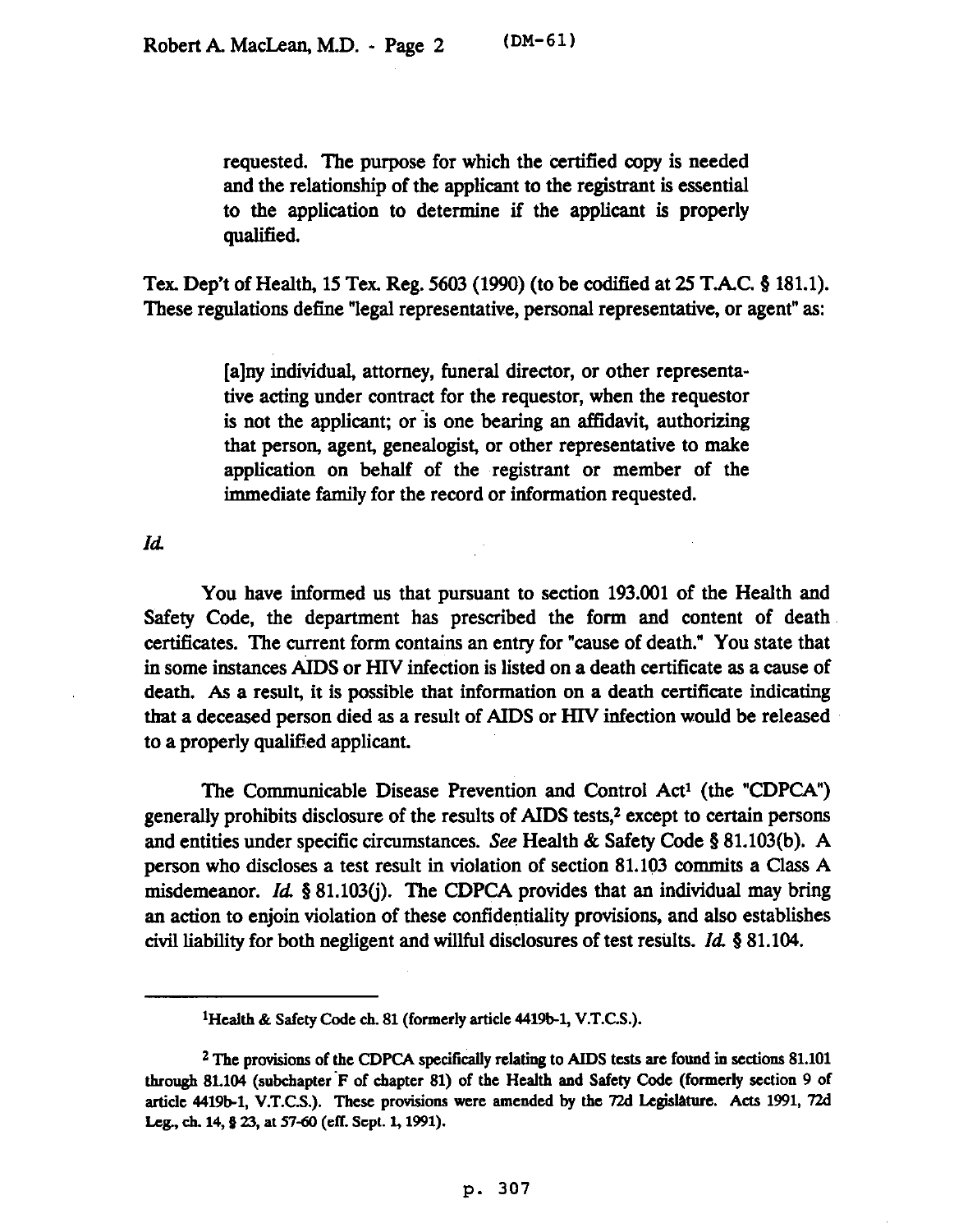c-

In light of the vital statistics statute requiring the release of death certificates and the CDPCA's strictures on disclosure of AIDS test results, you ask whether the state registrar may release a death certificate listing AIDS or HIV infection as a cause of death to any "properly qualified applicant," or whether the state registrar must release such a death certificate only to the specific persons and entities listed in section 81.103(b) of the CDPCA. Your question assumes that the disclosure of the fact that someone has died as a result of AIDS or HIV infection would disclose the results of an AIDS test for purposes of the CDPCA. We agree with this assumption. The CDPCA defines "test results" quite broadly as "any statement that indicates that an identifiable individual has or has not been tested for AIDS or HIV infection. . . including a statement or assertion that the individual is positive, negative, at risk, or has or does not have a certain level of antigen or antibody." Id. 5 81.101(5) (emphasis added). We believe that the information on a death certificate that a person died as the result of AIDS or HIV infection would reveal that the person had tested positive for AIDS or HIV infection, thereby implicating the confidentiality provisions of the CDPCA. $3$  As noted above, the CDPCA provides that an AIDS test result may be released only to certain entities and persons, including the department, the person tested, the physician who ordered the test, health care providers responsible for caring for the person tested, and the spouse of the person tested. See id.  $\S 81.103(b)$ . While some potential "properly qualified applicants," such as the deceased's spouse, are persons to whom AIDS test results may be disclosed under the CDPCA, most potential "properly qualified applicants" are not. See Tex. Dep't of Health, 15 Tex. Reg. 5603 (1990).

Although common-law privacy rights lapse upon death, there is no similar presumption that prohibitions against disclosure in confidentiality statutes lapse upon the death of the subject of the information. Attorney General Opinion JM-851 (1988). Rather, whether a confidentiality provision lapses upon death is a question of statutory construction. Id.; see also Open Records Decision No. 524 (1989). In Open Records Decision No. 529 (1989), this office considered whether the CDPCA prohibits public disclosure of AIDS tests results obtained in an autopsy

**<sup>%</sup>he CDPCA requires a physiciaa who attended a person who has died of a reportable disease, including AIDS or HIV infection, to immediately notify the heakh authority of the jurisdiction.**  Id. § 81.045. We are not aware, however, of any statute or regulation expressly requiring or otherwise authorizing physicians to disclose AIDS or HIV infection as the cause of death on death certificates. **Smce we have not been asked to address that issue, we simply assume for purposes of this opinion that**  the CDPCA or other law permits a physician to disclose AIDS or HIV infection as a cause of death to persons required to complete and file death certificates under sections 193.002 and 193.004 of the **Health and Safety Code.**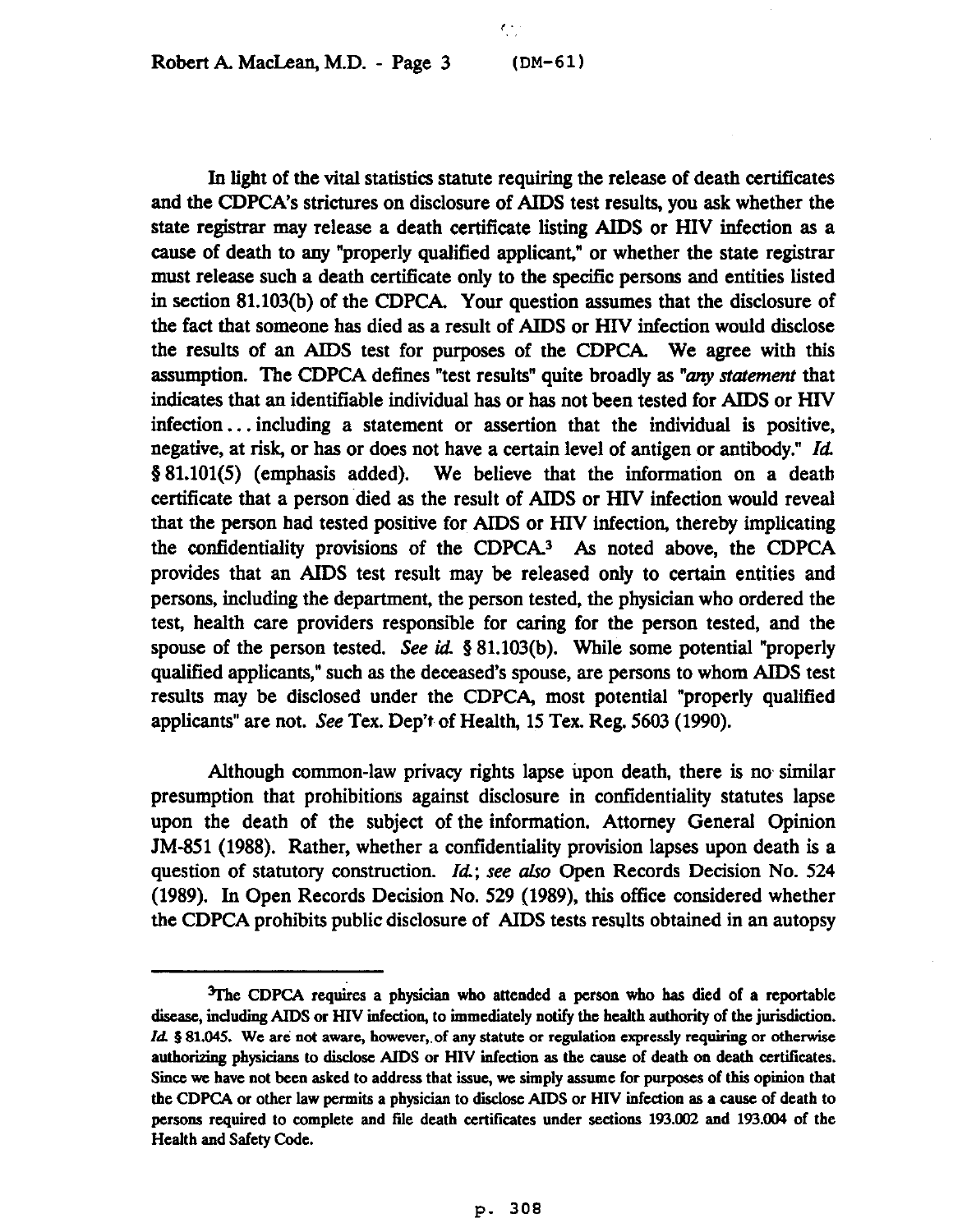and included in an autopsy report requested under the Open Records Act.<sup>4</sup> In that decision, we carefully examined the CDPCA in conjunction with statutory provisions establishing medical examiners' duty in connection with inquests. See id. at 5-7. We concluded that the CDPCA does not apply to AIDS test results obtained in autopsies and included in autopsy reports because its consent-to-testing and confidentiality provisions are expressed in language applicable to living persons, not deceased persons, and because a contrary interpretation would interfere with medical examiners' statutory obligation to make full inquest reports. *Id* at 4,7.

We conclude that the state registrar may release death certificates listing AIDS or HIV infection as the cause of death to properly qualified applicants who are not persons to whom AIDS test results may be disclosed under the CDPCA. See Health & Safety Code  $\S 81.103(b)$ . In reaching this conclusion, we apply the same analysis we applied in Open Records Decision No. 529.5 Like the provisions at issue in that decision, the AIDS test results confidentiality provisions of the CDPCA refer to living persons. As noted above, for example, a test result is defined as "any statement that indicates that an identifiable individual has or has not been tested for AIDS or HIV infection... including a statement or assertion that the individual is positive, negative, at risk, or has or does not have a certain level of antigen or antibody." Health & Safety Code 5 81.101(5) (emphasis added); see also Cpen Records Decision No. 529 at 7. We also note that it appears from the legislative history of the CDPCA confidentiality provisions that the legislature intended to protect persons with positive test results from discrimination, particularly in

<sup>&</sup>lt;sup>4</sup> Autopsy reports are expressly made public records pursuant to statute. See Code Crim. Proc. art. 49.25, § 11. In Open Records Decision No. 529 we considered whether section 3(a)(1) of the Open **Records Ad (which mandates the withholding of 'information deemed contidential by law") in conjunction with the CDPCA precludes the disclositrc of AIDS test results on autopsy reports.** 

<sup>&</sup>lt;sup>5</sup>Unlike Open Records Decision No. 529, your query is not an open records request and does not otherwise require us to interpret the Open Records Act. The Open Records Act provides that a death record maintained by the Bureau of Vital Statistics of the Texas Department of Health is public information "available to the public on and after the 25th anniversary of the date the record is filed with the Bureau of Vital Statistics." V.T.C.S. art.  $6252-17a$ ,  $\frac{2}{3}(a)(15)(B)$ . We assume that you are concerned with the release of a death certificate *prior* to the 25th anniversary of the date it is filed with **the Bureau of Vital Statistics, aad solely to "properly quaIitied applicaats" as detined in the department's regulations.. Tex. Dep't of Health, 15 Tex. Reg. 5603 (1990). Because chapter 191 of the HeaIth aod Safety Code and the regulatioas promulgated thereunder establish requirements and**  procedures for the release of death certificates prior to the 25th anniversary of the date the record is filed, we consider only the interplay between chapter 191 and the CDPCA. As your request does not **involve "public information" or the availability of information to the "pubtic,' we need not consider the**  interplay between the Open Records Act and the CDPCA.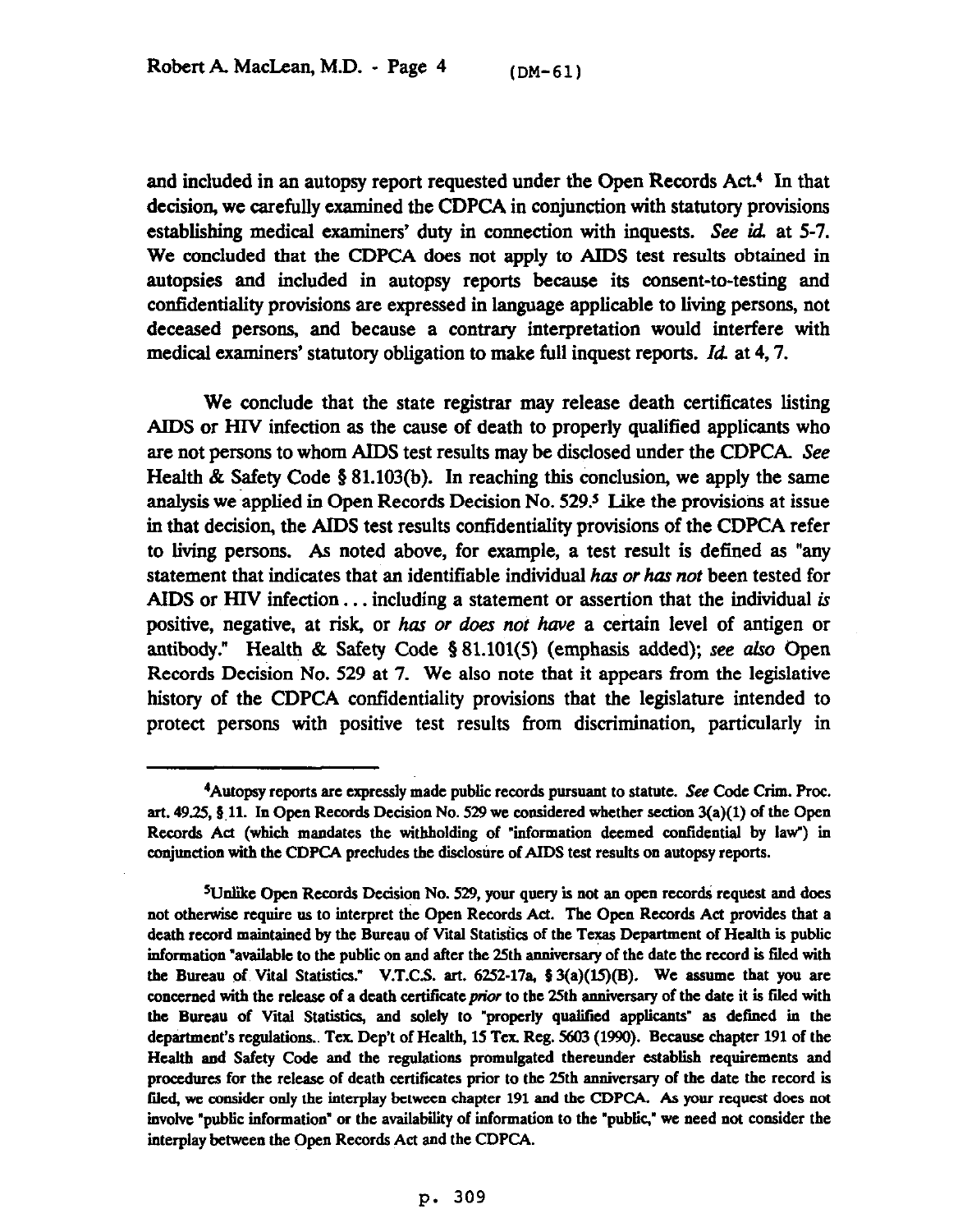employment and insurance. It does not appear that the legislature intended to create a right to confidentiality that applies to death certificates.

In addition, in Gpen Records Decision No. 529 we addressed medical examiners' statutory duty to fully disclose the results of inquests. Here we consider the CDPCA's confidentiality provisions in conjunction with the state registrar's duty under section 191.051 of the Health and Safety Code to supply certified copies of registered death records to properly qualified applicants.6 The department's regulations require that death certificates be disclosed only to those persons with a substantial need for access to the records. See Tex. Dep't of Health, 15 Tex. Reg. 5603 (1990) (requiring that a properly qualified applicant must have a "direct and tangible interest" in the death certificate). The state registrar's duty under section 191.051 of the Health and Safety Code to release death certificates to such persons is as explicit as medical examiners' duty to fully disclose the results of inquests. Accordingly, the state registrar may release to a properly qualified applicant a copy of a death certificate that lists AIDS or HIV infection as a cause of death without violating the CDPCA.

## **SUMMARY**

The provisions of the Communicable Disease Prevention and Control Act which prohibit the disclosure of AIDS test results, Health & Safety Code § 81.101 *et seq.*, do not prohibit the state registrar from releasing a death certificate that reveals that a person died as the result of AIDS or HIV infection to a properly qualified applicant pursuant to section 191.051 of the Health and Safety Code.

Very truly yours, Very truly yours,<br>Dan  $M_0$ ra les

DAN MORALES Attorney General of Texas

<sup>&</sup>lt;sup>6</sup>While section 191.051 also authorizes the state registrar to release only part of a record, we believe that release of redacted death certificates is not a realistic alternative. It is not the state **registrar's common practice to release redacted death certiticates. Thus, such redactions would**  themselves reveal that AIDS or HIV infection is listed as a cause of death.